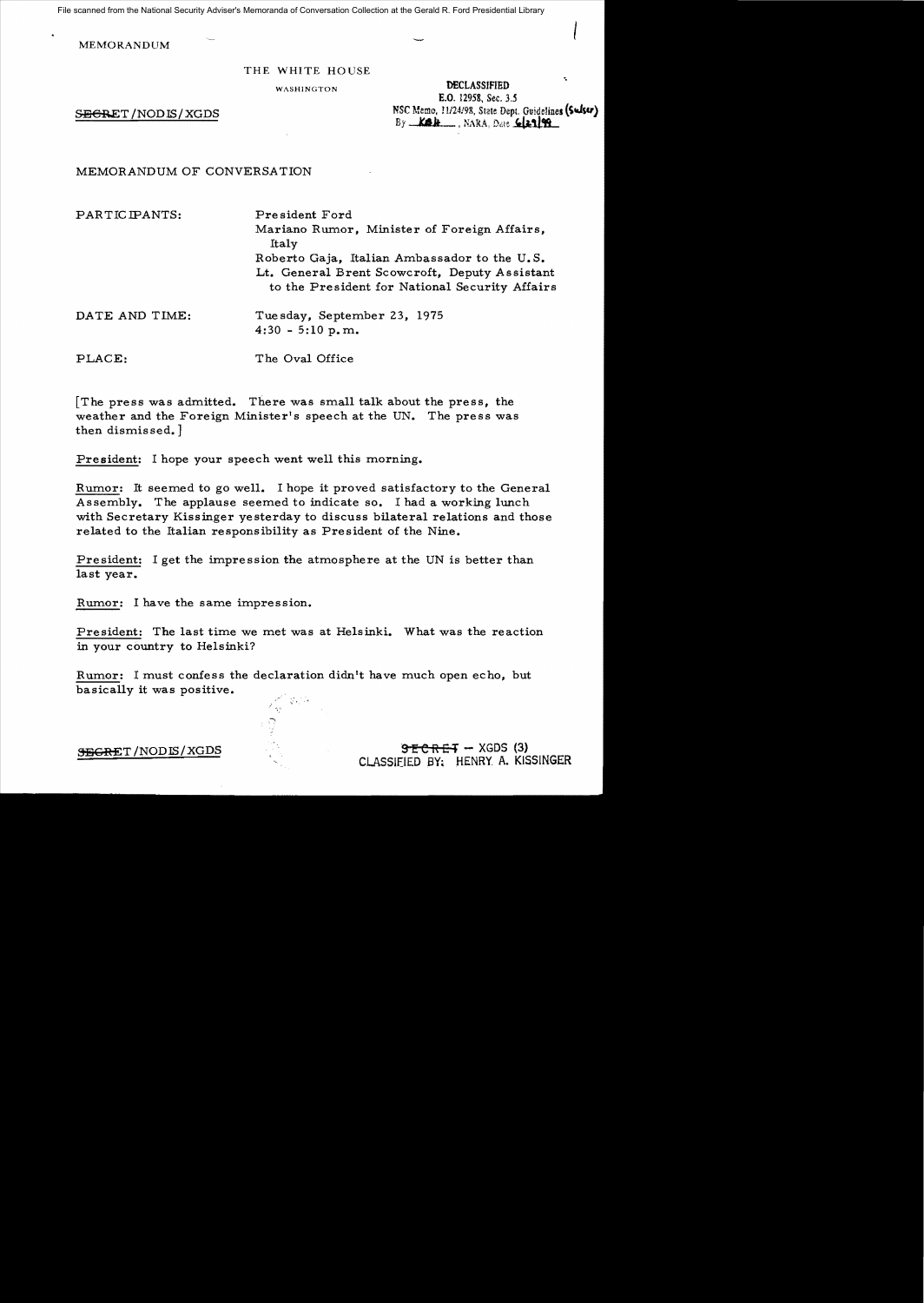## SECRET/NODIS/XGDS

President: There was some criticism here, but I think as the words and performance are seen and are better understood the reaction will be more and more positive.

Rumor: I think it will depend on performance. The EC has formed a study group to monitor the performance. I think we could do the same in NATO.

President: What has been the fallout of the recent regional elections?

Rumor: As I said in Helsinki, it was not a very favorable development, since, in the formation of city councils, and so on, the outcome has not been favorable. But nothing so negative it doesn't have a positive side. This development has pointed out to us the risks we are facing. I would say there are two positive aspects to stress: the Christian Democratic Party is wholly unified against participation by the Communists in the government.

President: I am glad to hear that. As I have said before, my government thinks such participation would be detrimental to all that we in the West stand for. I understand that Prime Minister Moro made a speech to this effect.

Rumor: No doubt of it. There were various interpretations of the speech -some said it was equivocal. That is not the case. It was the Christian Democratic line -- that if it is possible to avoid early elections until the democratic parties recover their vitality, we do so; no Communists should be in the government. The Communists must be seen as the opposition and the minority, even though they represent  $33\%$ . They are the opposition -we are the majority. So I think the situation has clarified some over the past few months. I don't want to make hasty forecasts, but I think the Socialists, who had been enamored of the Communists, have now had second thoughts.

President: Are you as encouraged as I am about Portugal?

Rumor: Yes, I am certain that developments there are of a positive nature. I think that the EC agrees and that we should encourage those developments. It is not without risk, but not to do anything would risk abandonment of our friends.

President: I think it is important to give economic help to get their economy moving and also to give them a psychological boost.

5E<del>CRE</del>T/NODIS/XGDS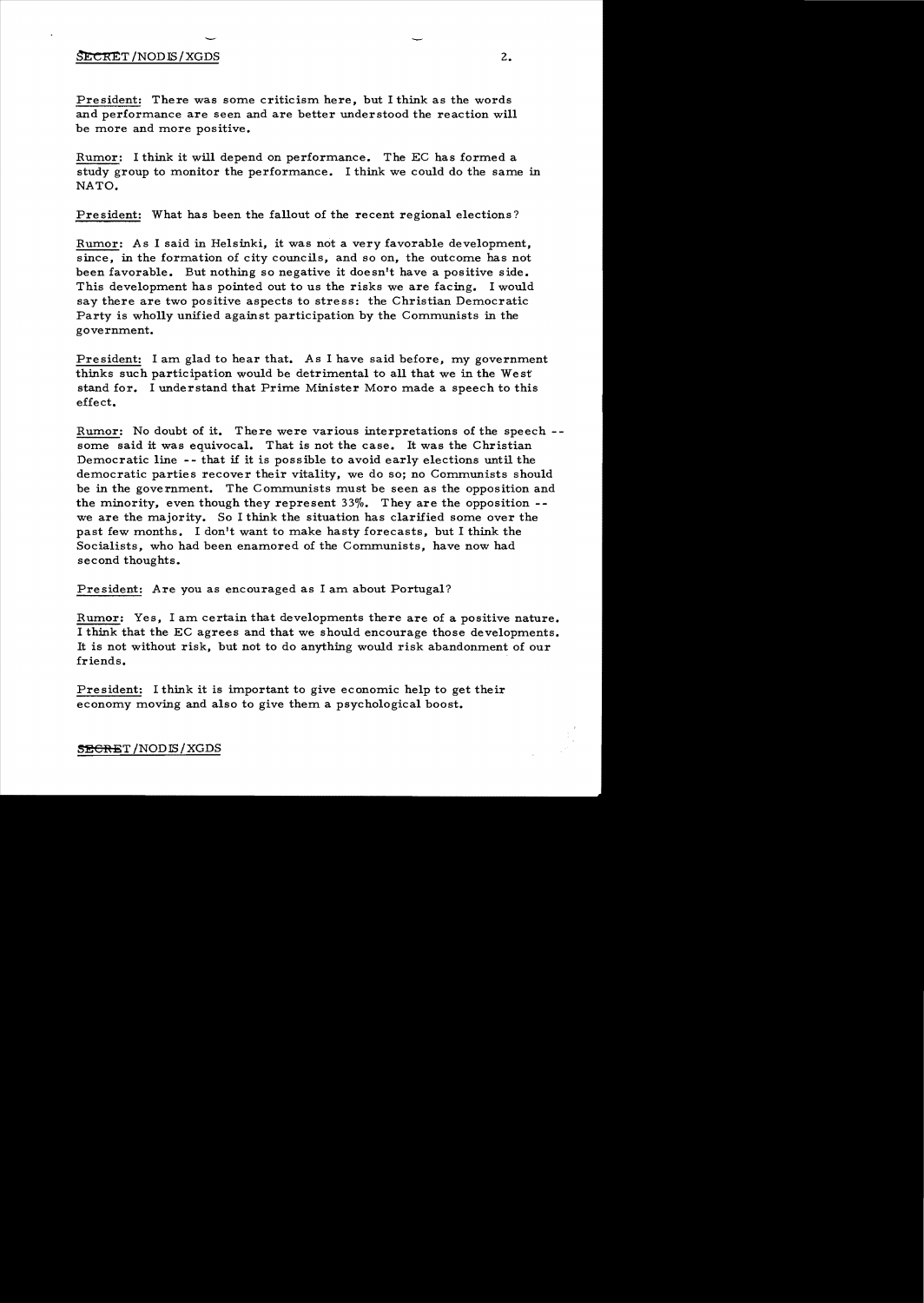Rumor: I am happy to hear this is your impression. I, on behalf of the EC, feel this way and I think we must extend economic help. I don't want to compare Portugal and Italy **--** they are very different **--** but to the extent that the West is willing to aid Italy we will be able to combat the Communists. I am grateful to you and all our friends who take a personal interest.

1£ there is an economic summit I hope you will see to Italian participation. To leave us out would give a boost to the Communists.

Any technical assistance which might be available in the energy field which the US could extend would be very helpful.

President: I understand you have a big nuclear program and that the Export-Import Bank is considering a loan. We hope Italy can become less dependent on foreign energy, so I hope the Export-Import Bank can be of help.

Rumor: I appreciate that and, again, Prime Minister Moro asked that you see that we are included in any economic summit.

1£ I can speak as President of the EC, I think there are many areas where we can cooperate with the U. S. In my UN speech I spoke on behalf of the Nine. I expre ssed the Nine's appreciation to the UN for its role in the latest Israeli-Egyptian agreement. I am also trying to get a Cyprus agreement based on a two-zone formula. Also, we hope for a lifting of the embargo, which would help.

President: I have been noticing the latest meetings between Denktash and Clerides. I also see Makarios has made some inflammatory statements recently. We are trying hard to get the embargo lifted. It will keep Turkey in NATO and help settle Cyprus. I met recently with a group of Turkish businessmen who came here to get the embargo lifted. I told them if the embargo is lifted, there can't be extensive delay in getting progress on Cyprus, because the Congress would reimpose it. Anything you can do to get Turkey to move on Cyprus would be helpful.

Rumor: I think we will have to wait for the elections now. I also suggested to Waldheim that he press forward with his negotiations on both tracks bizonal government and territorial arrangements. Unless we press forward, we may fail to get timely results.

SE<del>CRE</del>T/NODIS/XGDS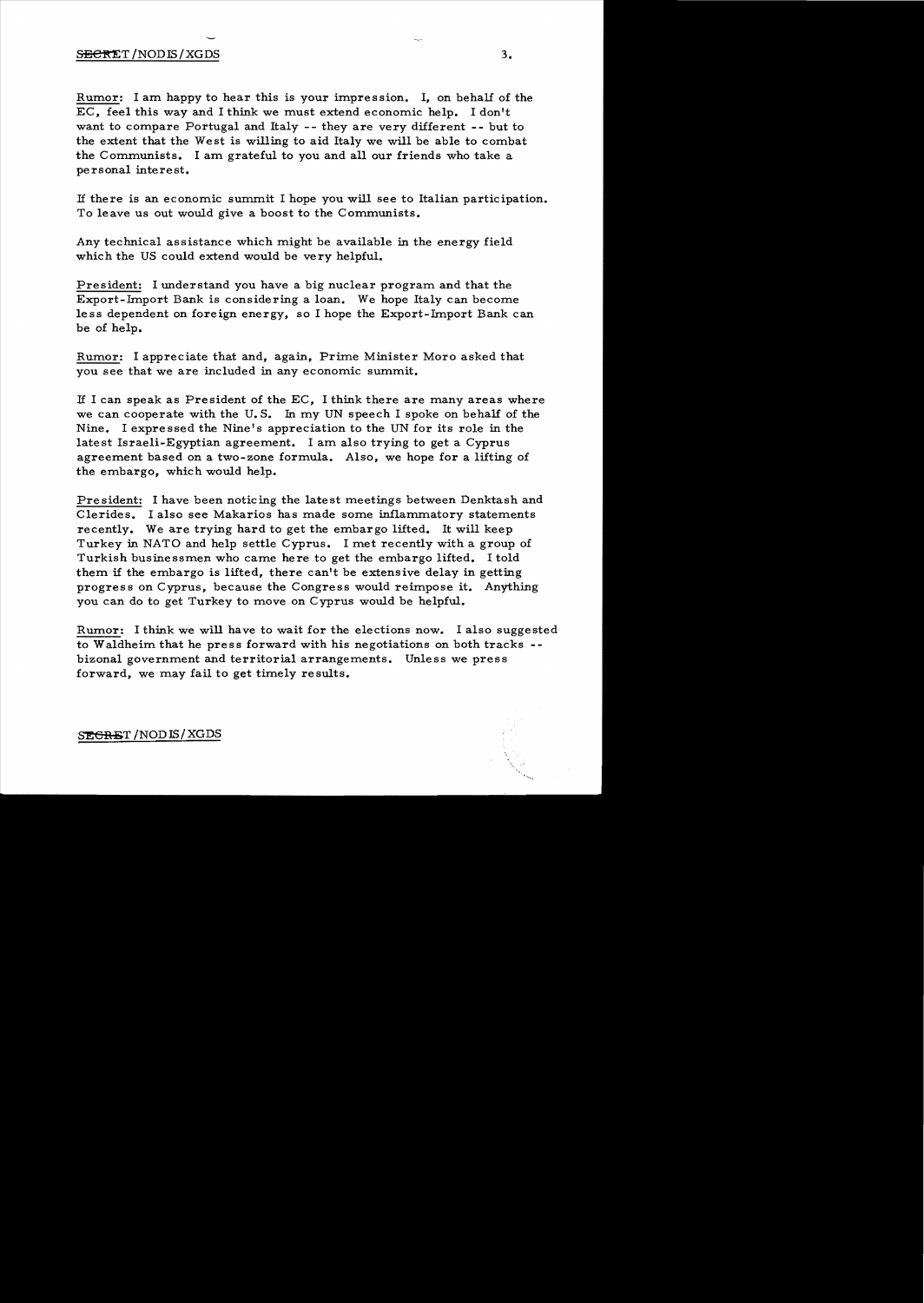President: I was surprised to hear that Denktash and the Turkish Cypriot parliament thought the Turkish portion of Cyprus may be set up as an independent state. This is not helpful in solving the problem.

Rumor: This morning I spoke with the Turkish Foreign Minister. He said Turkey could not grant such independence and they couldn't get it without Turkish authorization. As far as the Denktash statement, this appears to have been cooked up by Denktash to create a confrontation with Makarios. They can't declare independence by themselves.

President: It would be helpful if the Turkish Government could say it publicly.

Rumor: I doubt they will before the election. Besides, there is one party in the coalition which favors such a declaration. Perhaps it can be clarified following the elections. We will keep a close watch on the situation **--** as the EC also. It is very important.

President: What rumors did you hear at the UN about OPEC action with re spect to price s ?

Rumor: I haven't heard anything in UN circles, but we think there will be a modest increase, but it will not be out of proportion and can be absorbed. I am pleased that you assented to an oil conference because I think this will help defuse OPEC pressures and antagonisms. I think the open US attitude in the UN Special Se ssion was very good also. The US came through as very sympathetic to developing countries.

President: Secretary Kissinger phrased his remarks to show the substance as well as the attitude of cooperation. Of course, we think it has to be a two -way street.

Rumor: Another thing we appreciate was the consideration of the UN speech **--** that the US found a note of concurrence with the issues being debated. One thing we should try to clarify with respect to the Third World is those countries that have raw materials and those without raw materials. They are very different categories. We must develop a dialogue with those having raw materials and assist those without.

President: The IEA must move ahead. I think this way of having a dialogue on all the issues of oil, raw materials together yet separately, is best.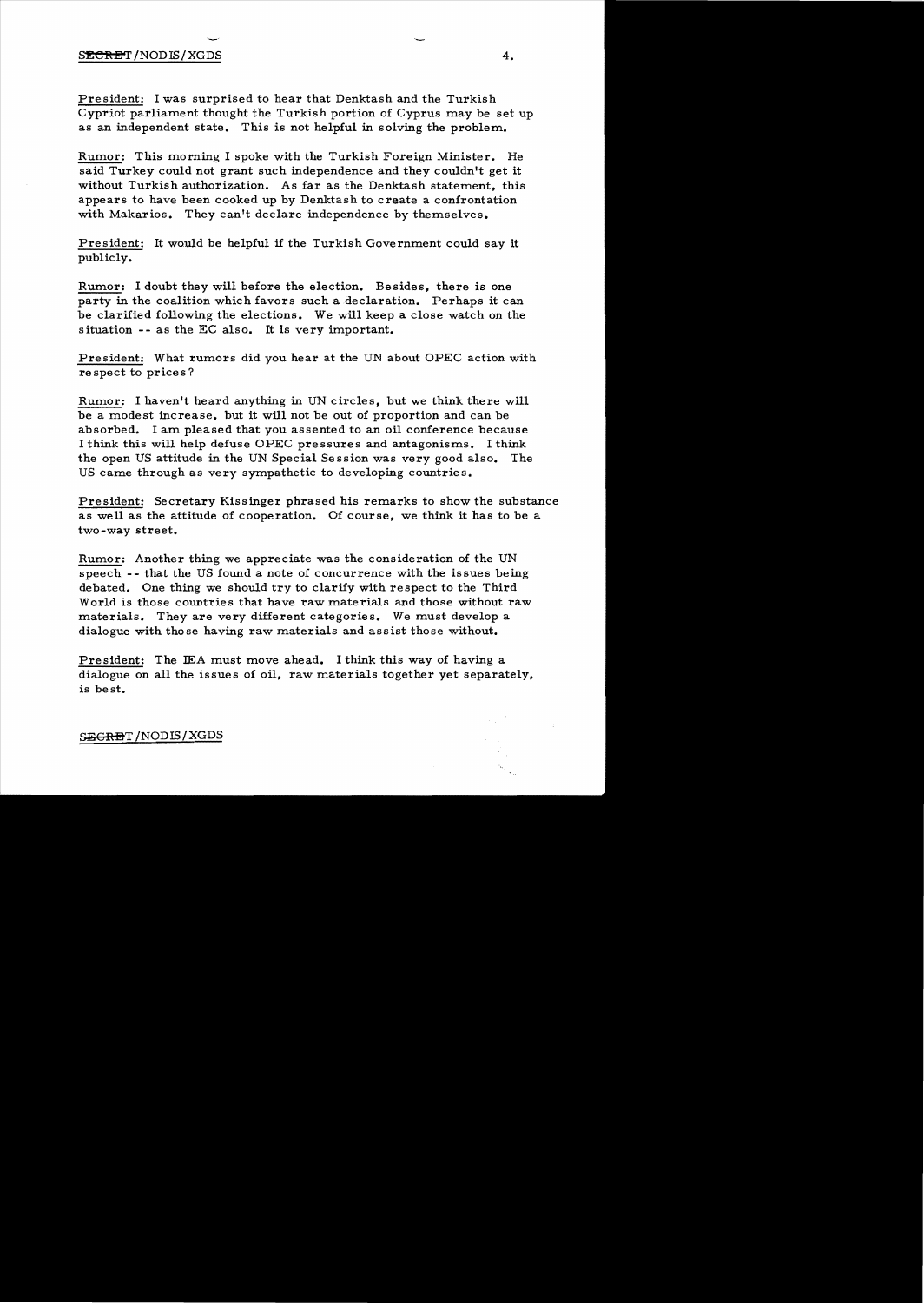## SEGRET / NODIS / XGDS

Rumor: I think the degree of cooperation in IEA has been very good and we must move forward.

President: If there is an economic summit we will be in touch with the others. I understand your point, and also as President of the European Community, Secretary Kissinger and I will be in touch with the others.

Rumor: I am very grateful for that. Italy's participation as a country will have considerable payoff, and internally, the fact that Italy is called on to participate will be very beneficial. I put my whole trust in your initiative **--** your country is like the North Star to our foreign policy.

President: Please give your President my regards.

SECRET/NODIS/XGDS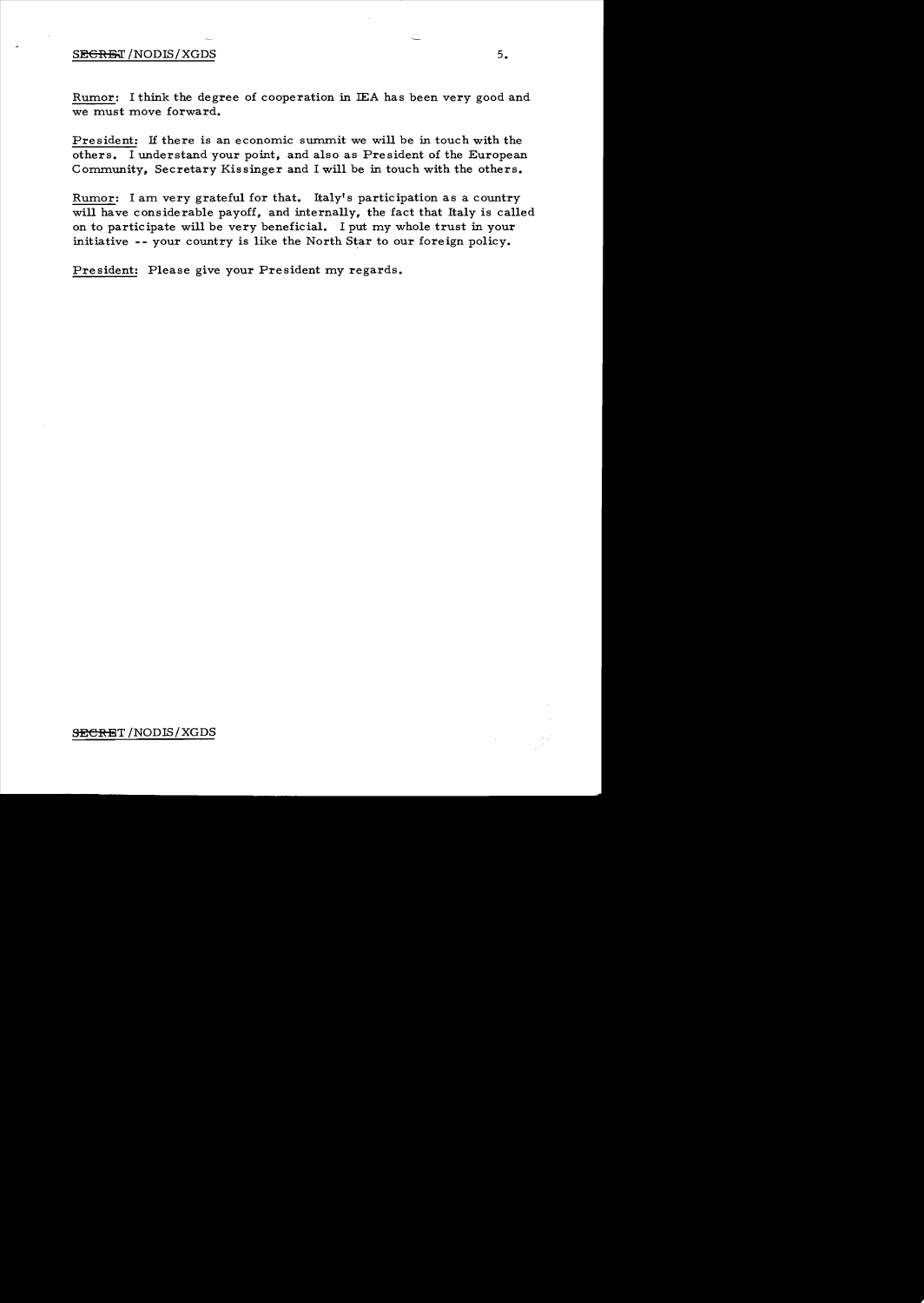A Kunne and Gripa 23 Sept 75 Pirain Suntitors deat purs, weather and EM. Persont puch at U/15<br>Persont que de ment mell this Secondt 70 will, shope it proved ratio to G.A. The appliance reduced to a which of Industring land w/ K yesterday to draws entotant ilotion these idateste a stehin P dyct impressive at Ulles inter than lost you R Dhave me virgement I have tous even met that was at Helenhi. What was reating on R Dannet mytes childeren didn't There ersel for like, but somewhich It was justice und they write we hat c untra will be more & more postion A string it will dependen perprove The EC his famed a striky pory to monte perponent - D'ank un could to some form in NATO I what has her farlant of revent regional el tra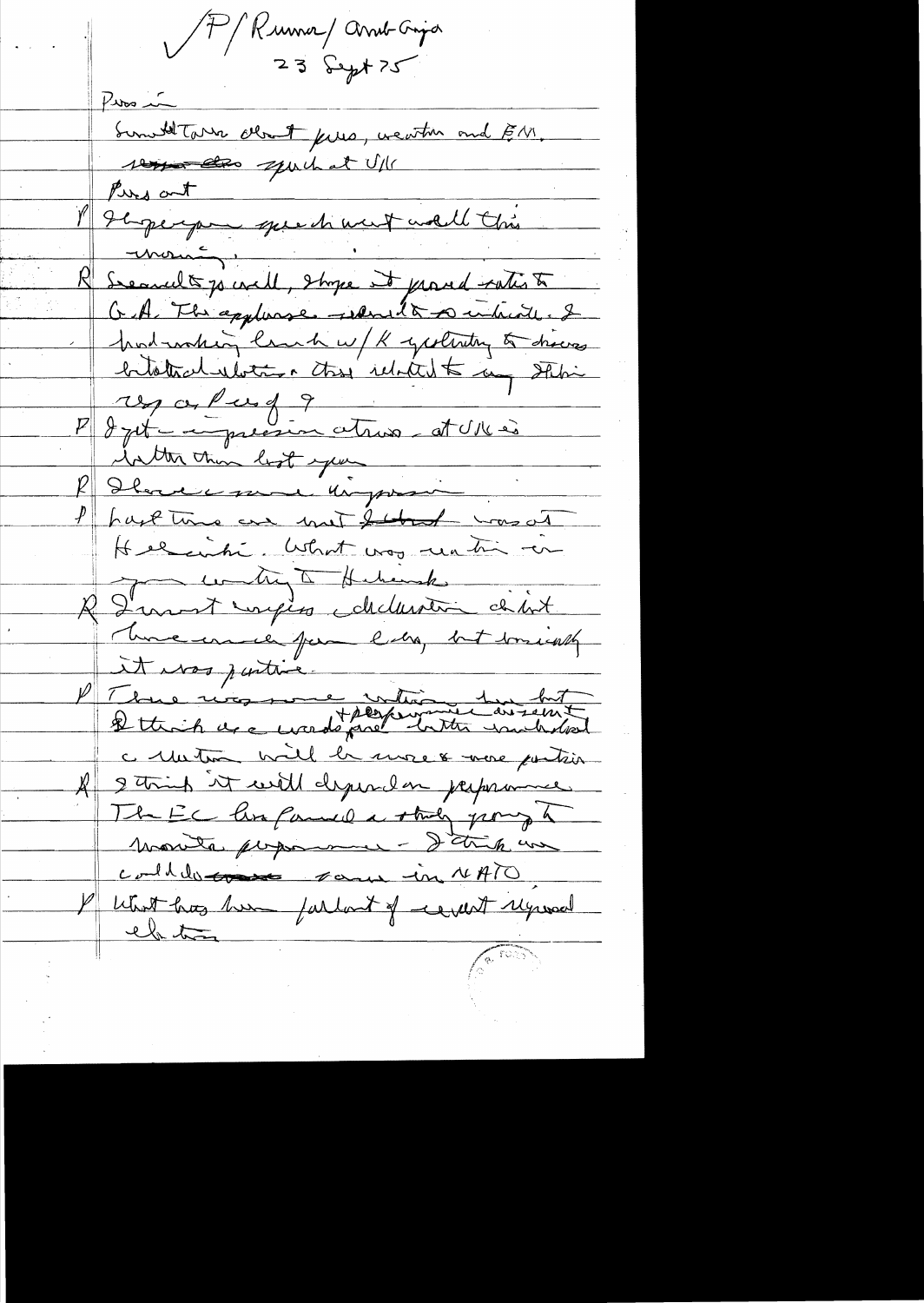l Ce 8 suite en Gosburke it mas vot ce mon fammelle chapant. Some in formation f city commissés, etc. conterne hors not breen persent le But mothin se vez it donner house partire sich, this ellipsent has punited out to me usho veloce pour, These i partire apperte X stres: DC is wholly invapiral against partir. by limits in gost P Jeladte ence that. Of I have sind hear my queen it thinks such participate unville la bettemailed to cellevision arent Stone for Inulhesten meg wade guest to the effect The doubt of it. These was sound with justiture of speech - sand raid it l'puriorité. That not case. It was c DC hind - that if partie to avoid end. cutatity, we do so; up limits in good; Croots unot be sure or opportunit warnet, won the thy uprent 83%. Though esparation - avec unapartic de 2 tough int, has clausfied tour durc part from committer. Don't won't to youke husby for each load I think - Scruthod, when had been encouranced of trusts, have Come had record this avec zamces enveronce jel a dabout Post?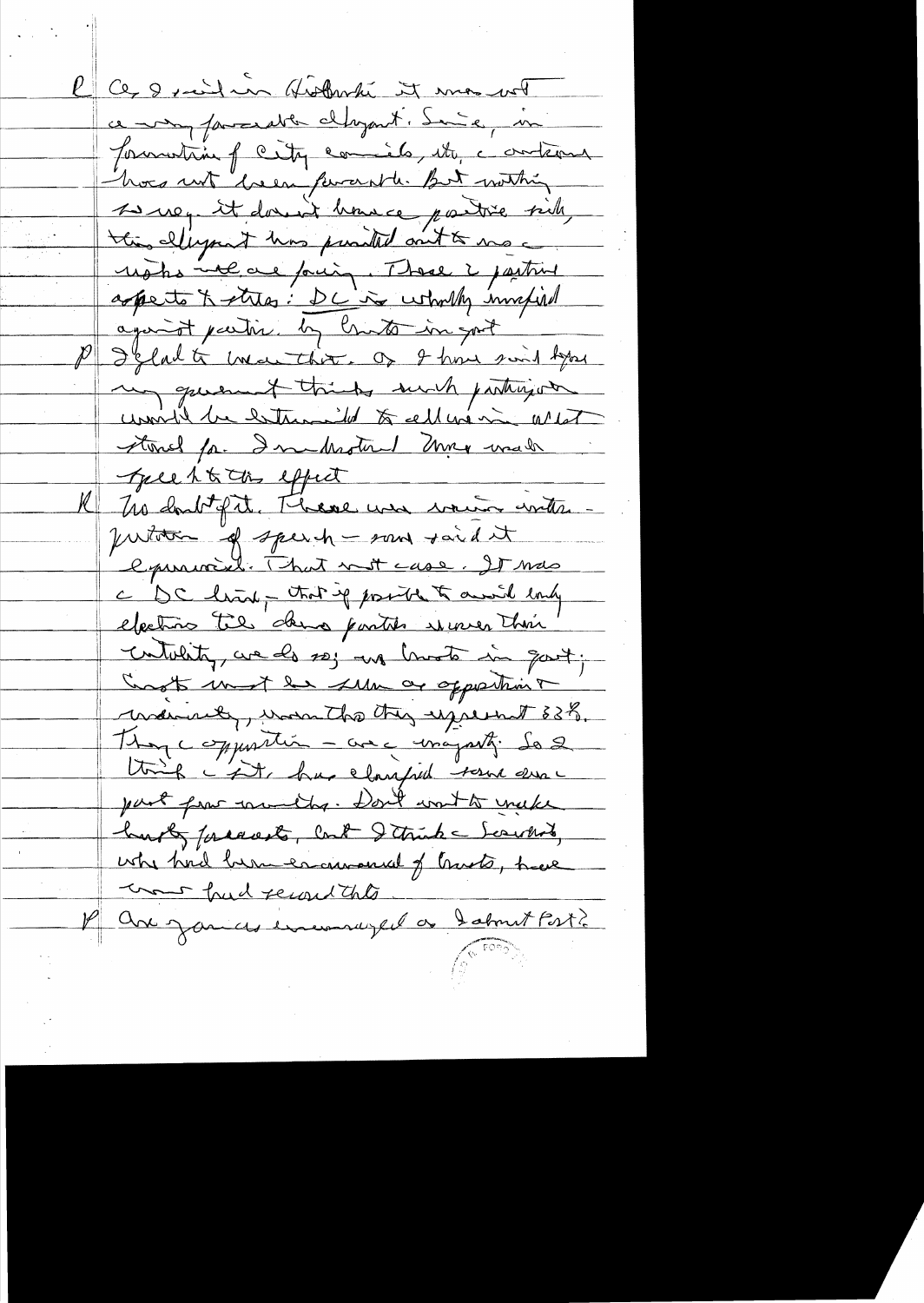K Yes, 2 centime that llegants there are of partire inature - Ithink a EC agreer Chat and shold numery has digeon to the w/o with, hat not to do anything would uste chandement of our function I think it in puttent to just eine holf to got this emma moi + also to que them a pry. bort I hoppy to have the your wynesin. une une of X toul écone tuly-Dank vent To impone Porto Stuty - they are using dig - but to extract west walking to and staty we will techn & warbout courts. I justified your all our point outs with take a present without. If this on come turned stape you will The & flotom partie. To leave us out would quis bort to lingto. Ony tech assist which unight we avail. in everyog puld which US could know compt to my half fol. P & combatant span have big min pay + We hope Hody can be be dess deput on foreign unige so shipe x in em  $\frac{2}{\pi}$  f bolg A Dappermoto tout a again, PM hours asked The for the we are reachoded in any ever sum it - If I can speak our pair of the Ithink then are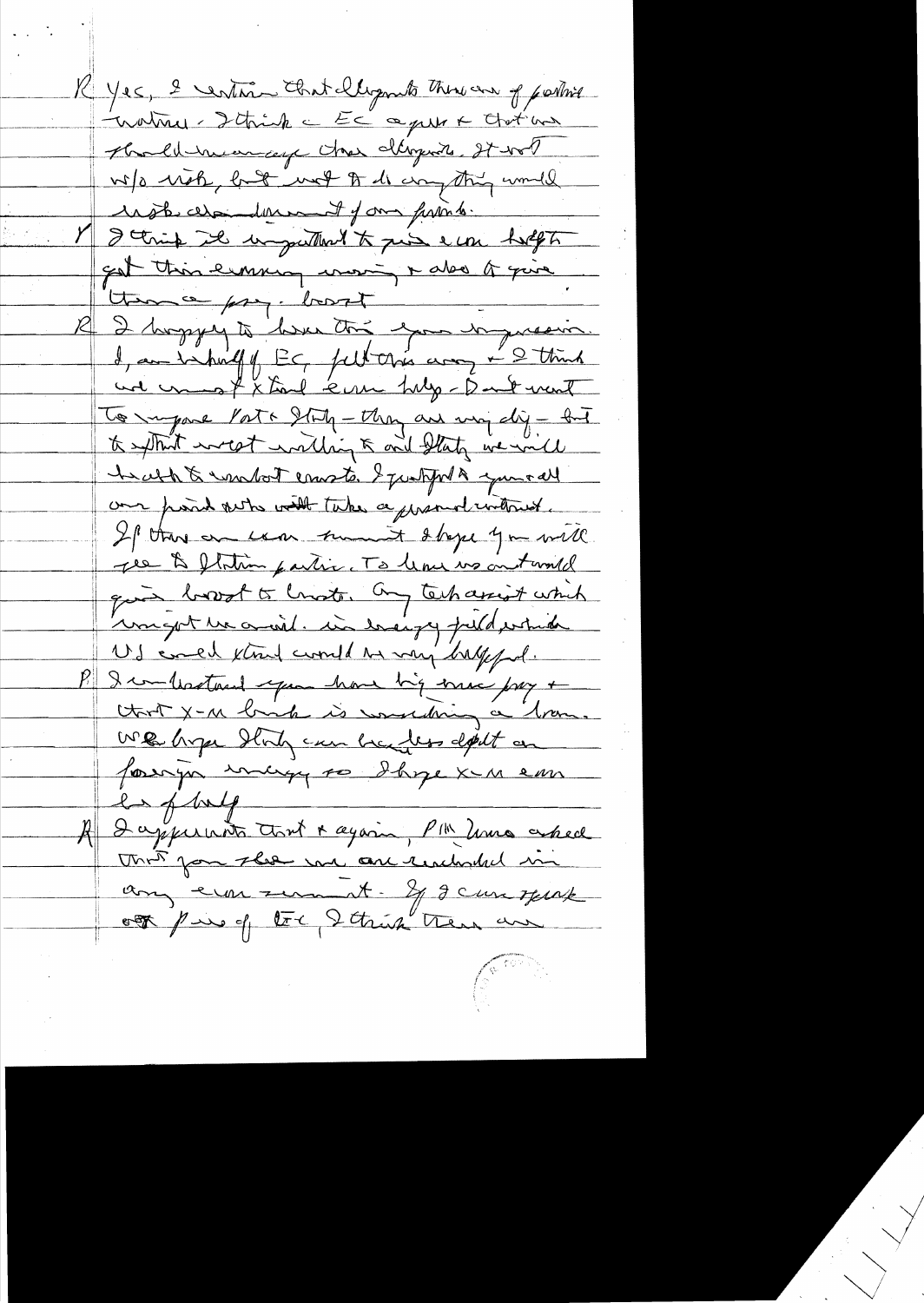unary antas where are one comp of US. Som my UN spruh dopoken bihary 7. I yerrest of apprecented UN for its role in latein I-E aquiment also ligin à get biogenes a jeument board en 2-jour formule ako un bye for betting personys, amin world  $\sqrt{\lambda}$ I have vating latest niter bet suchted? Clerite 2 aboute motions has made som suffermanty statements wearth we tying limit fet endorse lyter. It mid help Turking in NATO + help to settle long pris. 2 runt menty up part l'hosenssemment who came hire & jut interspected. I til Chom if endange beptit, there emit be extrain Deligion queting on Eyes , became Cong. est Thmerson bypus could to bulgful. Ittrick will have to wort for a electron www. I asso suggested a Waldhim Trat he press forward with this inegation both tracks begand goot + territor assuments. Curtes un just four l, une may fail to get timely contr. Iwas suspiral to hear Derflach + T Conqueste jadrament that I patrick of la space may be set of a report state This withoutful in solving - prob-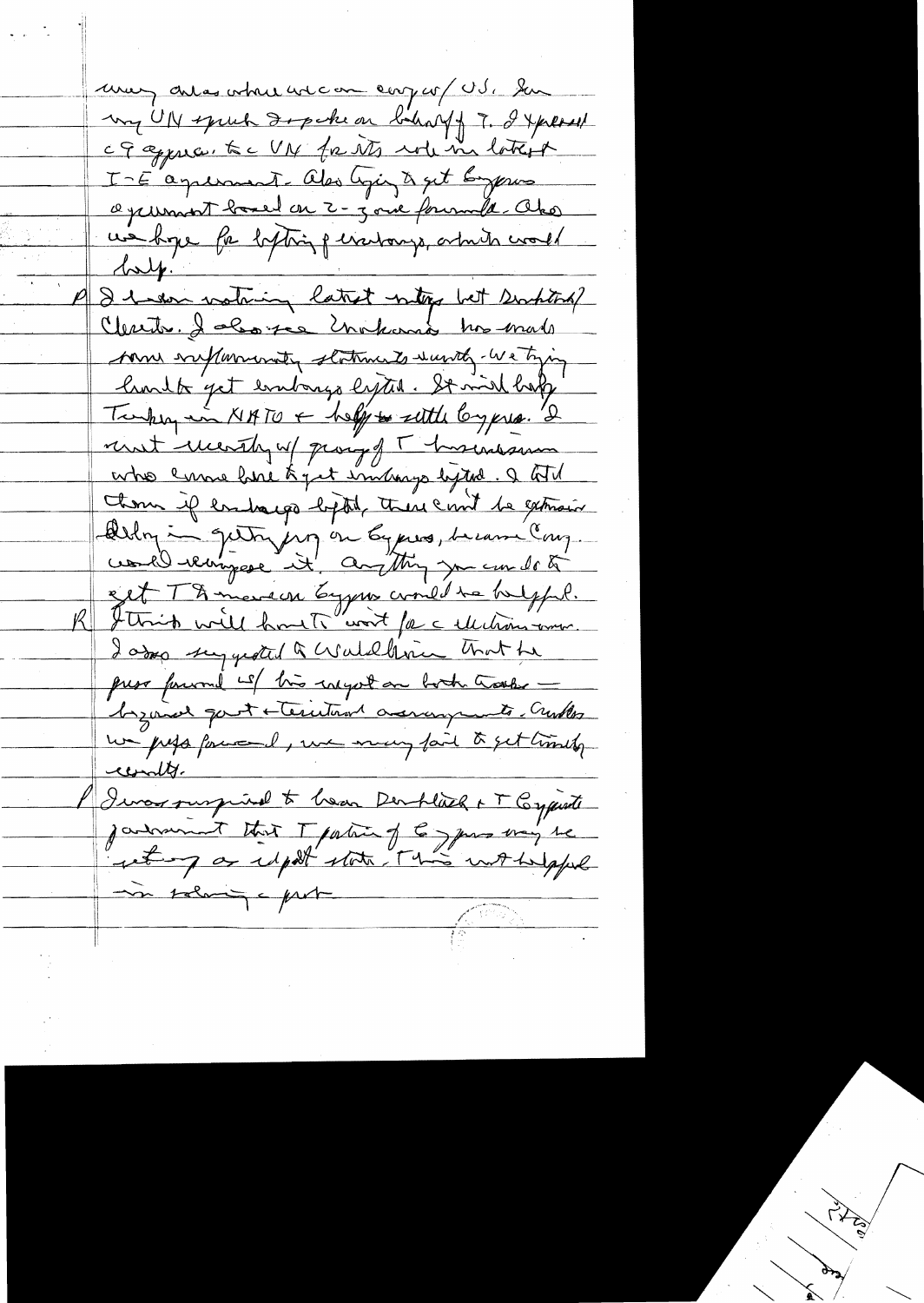R This uning I spoke, W/TFN. He could Tunch not growt such reliefable & they couldn't get I w/ a Tamtongran Regarding Durchlach platment, this appears to have been cooked up In perflichts with compromition is / making. Magamit decline elydulos themselves Betriffed if T Good could say it portails 9 Santit un will bepreceleurs. Berits trad sidelparty in a contration which famos sent a ledinmon Brown Perhops it com he Charital pollowing celation. We will hay a l'es voutra sit- au Ec abri. It ver Pullet souver dit you, heindrope castin W/respect & price. R Hann't heard any thing in UN ceritor but are think there will be a modest to but it well not recent of proportion can be abouted. I phead you assembly to one coup herouse 2 think this will bell dynse OPec pussues \* autoganisme - Jetrick copper US attaliede in UIL Spec Serrain was using generales. US emmethine as un sympatiste dligging contries Kphrasent hois ununts & shows instruces en culles attitules cup. If Lameson, we think it has to him C-les street.